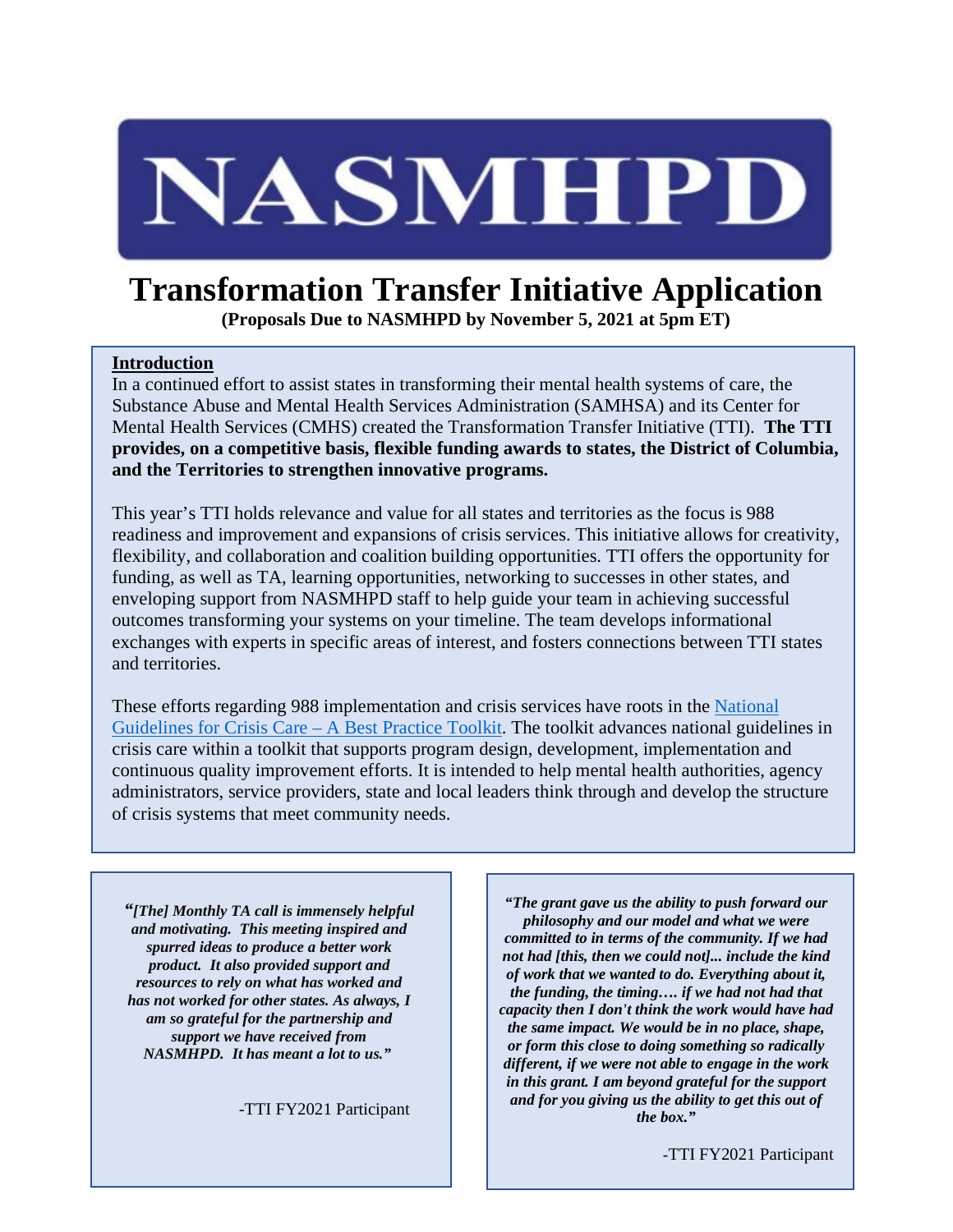**For Federal Fiscal Year (FFY) 2022, SAMHSA will award 36 TTI awards of \$250,000 to states and territories on the following three topics directly related to implementing and expanding 988 and crisis services:**

- 1. Special Populations
	- American Indian/Alaskan Native (AI/AN) Communities
	- LGBTQ+
- 2. Workforce
- 3. Children & Adolescents

*All proposals must focus on Serious Mental Illness (SMI) and/or Serious Emotional Disturbance (SED) populations.*

*States and territories are eligible to apply for more than one TTI award.* 

- *If the application addresses multiple topics within one initiative, such as a focus on LGBTQ+ youth, only one application is needed, but two awards can be received.*
- *If the application addresses two distinct topics, such as a workforce development and AI/AN communities as two separate initiatives, then two applications are required.*
- *States and territories which seek to work with more than one of the topics, but only seek funding for one initiative, are also welcome applicants.*

# **Topics**

Below are the topics and descriptions for TTI 2022. The examples included are for inspiration. However, we encourage states and territories to be innovative and work with stakeholders to identify needs in your specific community

# **1. Special Populations:**

In listening to states and territories discuss their ongoing behavioral health improvement efforts with special populations, this topic was identified to ensure their needs are met in the continued development of 988 and crisis services response.

# • **American Indian/Alaska Native (AI/AN) Communities**

Projects related to this topic can initiate or enhance efforts to both expand crisis services and evolve 988 response to address the unique needs of the AI/AN communities.

Innovative examples include:

- ♦ The Alaska [Behavioral Health Aide Program](https://anthc.org/behavioral-health-aide-program/) is designed to promote behavioral health and wellness in Alaska Native individuals, families and communities through the use of village-based counselors. This multi-level provider model trains and educates community members on how to provide therapeutic services, respond to behavioral health crises, and support the general mental health and well-being of individuals in rural and tribal communities.
- ♦ Nebraska's [Frontier Area Rural Mental Health](https://www.unmc.edu/bhecn/programs/ambassador-program/FARM-CAMP.html) (FARM) Camp is a week-long summer program for high schools on reservations designed to introduce rural students who are interested in behavioral health careers to the field and connect them with mentors working in rural communities.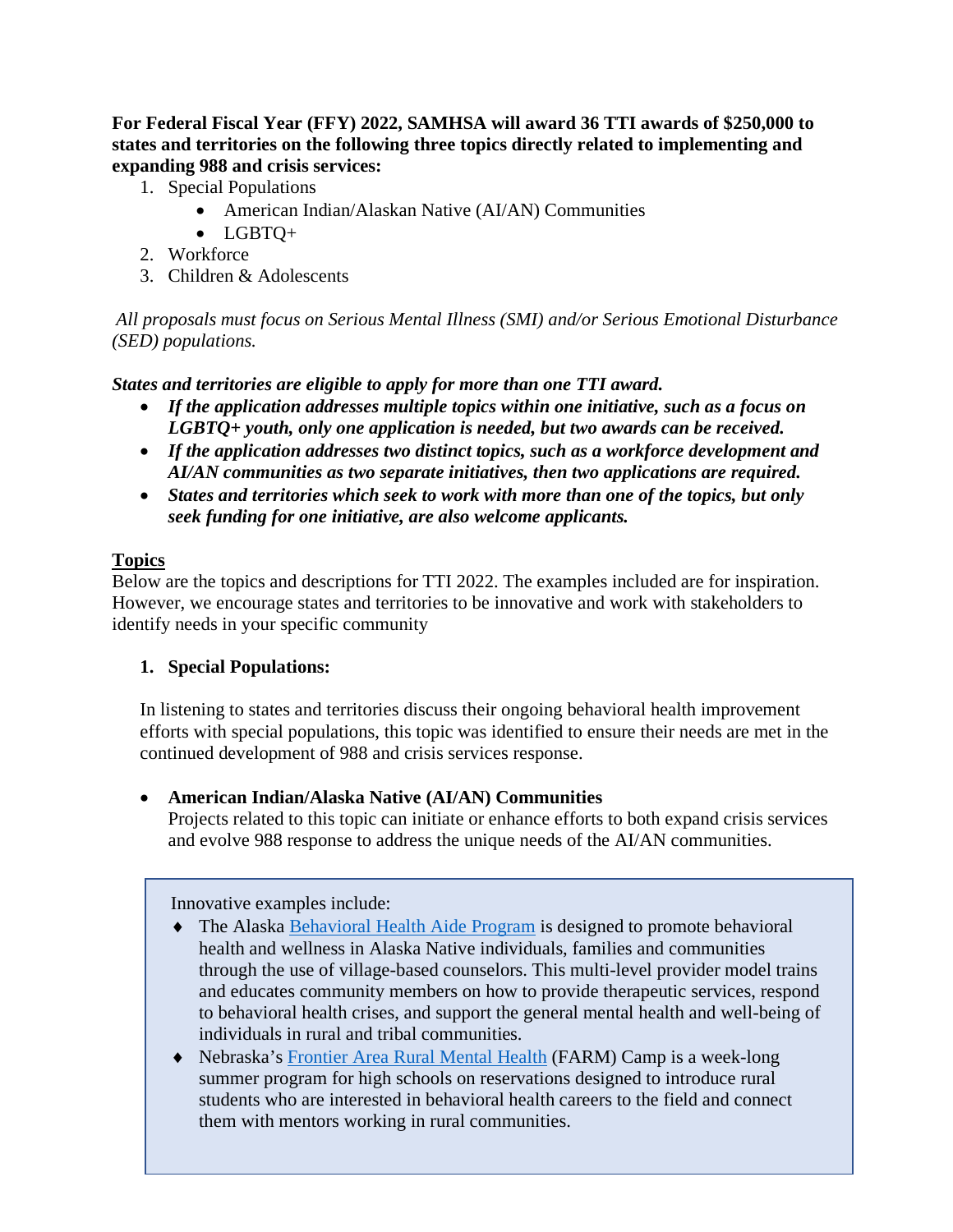• **LGBTQ+** 

Projects related to this topic can initiate or enhance efforts to both expand crisis services and evolve 988 response to address the unique needs of LGBTQ+ individuals.

Innovative examples include:

- ♦ [It Gets Better](https://itgetsbetter.org/) is a network that aims to uplift, empower, and connect LGBTQ+ youth around the world by sharing stories and hope. Another national resource, [The Trevor](https://www.thetrevorproject.org/)  [Project,](https://www.thetrevorproject.org/) is the world's largest suicide prevention and crisis intervention organization for LGBTQ+ youth.
- ♦ As Washington works to integrate a robust crisis service system into 988, their mobile crisis services will be required to have either a separate team or specialists on each team to serve children, youth, and families, and LGBTQ+ individuals.

# **2. Workforce**

In listening to states and territories discuss their ongoing workforce challenges throughout the behavioral health system, this topic was identified to support creative strategies and initiatives throughout continued development of 988 and crisis services response.

Innovative examples include:

- ♦ Utah has a Crisis Worker Curriculum and Certification Program using [Crisis](https://crpforsuicide.com/about)  [Response Planning for Suicide Prevention](https://crpforsuicide.com/about) to develop their workforce for crisis services.
- ♦ Oklahoma has increased access to behavioral health professionals during crisis by utilizing tablets for law enforcement to immediately connect to qualified staff, 24/7, and to additional crisis and behavioral health services.

# **3. Children & Adolescents**

In listening to states and territories discuss the ongoing behavioral health needs of children and adolescents, this topic was identified to support developmentally appropriate services that engage families and youth throughout the development of 988 and crisis services response.

Innovative examples include:

- ♦ [West Virginia](https://www.nasmhpd.org/sites/default/files/WestVirginia_BedRegistry.pdf) strengthened their continuum of care by identifying and integrating call centers, mobile crisis teams, and wraparound services for children, youth and families in a [unified platform.](https://www.help4wv.com/resources) They have expanded to include psychiatric hospitals and units, crisis triage centers, outpatient, substance abuse care, children's respite, and residential care.
- ♦ Maryland has an in-home stabilization program, [Care and Connection for Families,](https://www.sheppardpratt.org/care-finder/care-and-connections-for-families/) that uses a whole-family approach to help families recover after a child experiences a mental health crisis. Their services include short-term crisis intervention and counseling services. Learn more [here.](https://talk.crisisnow.com/why-in-home-crisis-stabilization-for-kids-is-integral-to-the-mental-health-crisis-system/)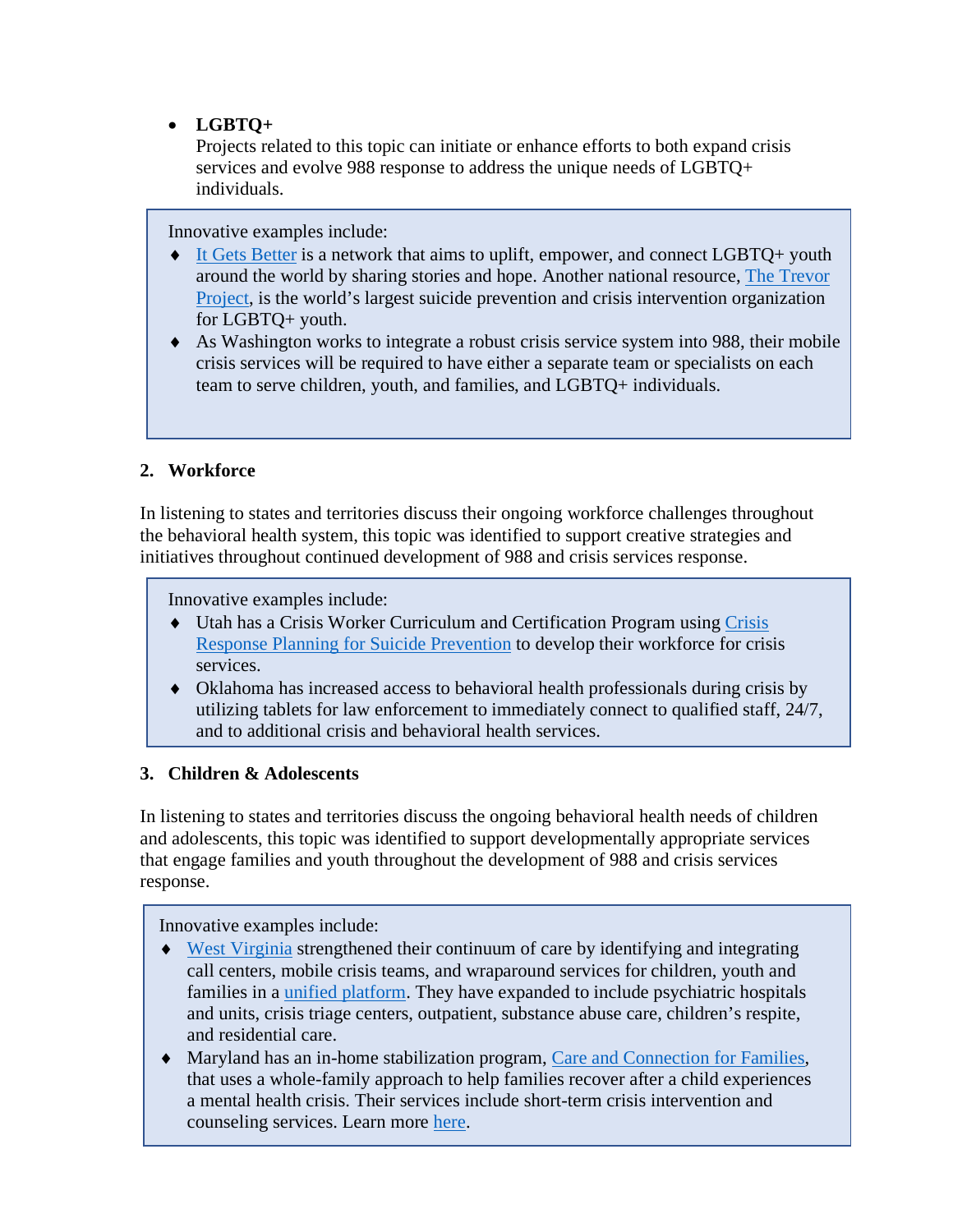# **Q&A**

NASMHPD will hold a Q&A meeting on Zoom on **Friday October 8th at 2 pm EST**. See the following directions below to join the call. Feel free to send any question in advance of the call to [emmet.bloomer@nasmhpd.org](mailto:emmet.bloomer@nasmhpd.org) or share questions on the call.

Topic: TTI 2022 Q&A Session Time: Oct 8, 2021 02:00 PM Eastern Time (US and Canada)

Please register in advance for this meeting: [https://us02web.zoom.us/meeting/register/tZ0odeqqrTgiHdJm6Tt84\\_MfyTOTE\\_EofXmV](https://us02web.zoom.us/meeting/register/tZ0odeqqrTgiHdJm6Tt84_MfyTOTE_EofXmV) 

After registering, you will receive a confirmation email containing information about joining the meeting.

# **Application**

Applications for the TTI will be judged on the following criteria:

- Transformation infrastructure, demonstrated by examples of transformative initiatives already underway using state funds, Block Grant funds, other identified public or private resources;
- Existing multi-agency collaboration on transformative initiatives;
- Established partnerships with public and private hospitals, community providers, family and peer organizations;
- Proposed initiatives rooted in systems change with the greatest impact;
- Identification of other state resources and infrastructure that allow for leveraging the TTI funds for the proposed initiative;
- Involvement/collaboration of individuals with lived-experience in the development, review, planning and, when appropriate, the implementation of the initiative;
- Expansion and sustainability plans after the TTI funding is exhausted;
- Realistic timeframes, concrete activities, and measurable outcomes for the proposed initiative.

# **TTI Timeline**

- *October 8, 2021* 2:00 pm ET, TTI Q&A session
- *November 5, 2021* By 5:00 pm ET, all proposals are due to NASMHPD.
- *December 2021* TTI awardees are selected and announced by CMHS.
- *January 2022* Subcontracts are initiated, finalized, and signed.
- *August 15, 2022 All TTI projects will be completed, and final reports* submitted to NASMHPD.
- *August 24, 2022* NASMHPD submits comprehensive TTI final report to CMHS.

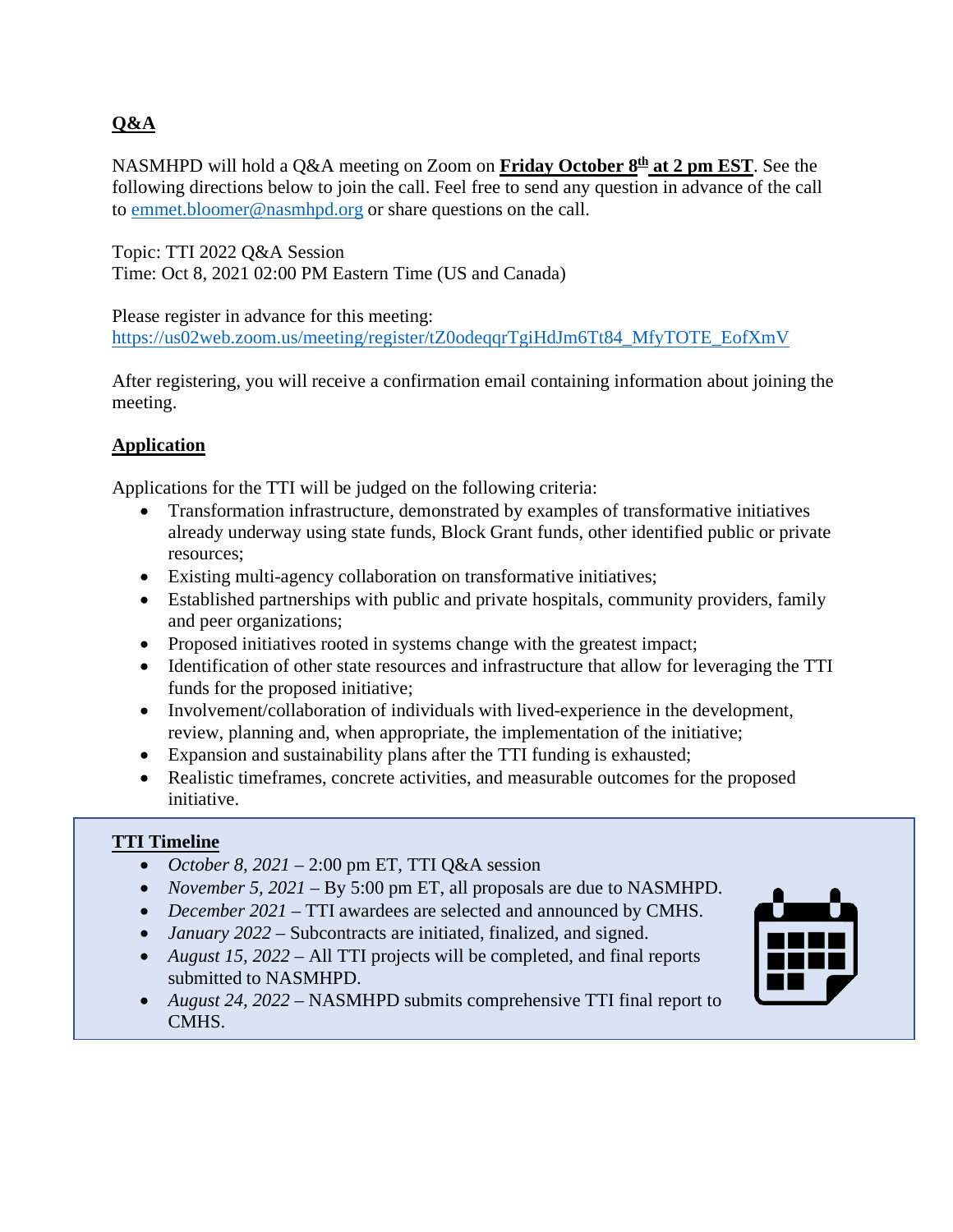#### Proposal requirements

# **I. Initiative Description and Projected Budget**

In three (3) pages or less, please describe your proposed initiative, how it would fit into your state's larger reform or transformation goals, how it would improve your behavioral health system and/or other systems, and specifically the activities you would fund using your TTI subcontract, if awarded. Make sure to identify the following items:

- Other agencies or organizations (including hospitals and community providers) which will be collaborating with you;
- Other resources and infrastructure, in-kind, as well as financial, if any, which you will use to leverage these TTI award funds;
- Involvement of individuals with lived-experience in the planning and, when appropriate, the implementation of the initiative.
- Specific measurable outcomes you plan to achieve with this initiative; and
- Expansion and sustainability plans after the TTI funds are exhausted.

NOTE: The federal government grant requirements prohibits spending technical assistance grant funds on food, beverages, and purchasing of equipment such as computers or other infrastructure/administrative items. There are also spending limits on certain items. Please contact the NASMHPD project director with any questions pertaining to items that you may or may not include in your proposal.

### **II. Initiative Timeline**

In one page or less, please outline projected timeframes for your initiative. From implementation in January 2022 to a final report in August 2022, chart the projected path of your project and tie the timeframes to your projected measurable outcomes.

#### **III. Initiative Coordinator**

Designate an individual within your state office of mental health to be the coordinator and contact person for your TTI initiative. The designated individual will be the main contact person with NASMHPD and CMHS and will need to have the ability to negotiate and oversee deliverables for the project and will know and understand your state or departments contracting process. Please include their contact information and a resume within your proposed submission.

# **IV. Fixed-Priced Subcontract**

In one page or less, please describe your state or department's contracting process. Each TTI awardee will be expected to quickly (within 4-6 weeks) approve and sign a fixed-price subcontract with NASMHPD, outlining the work and outcomes each state will accomplish and produce under this technical assistance project. Deliverables under this subcontract include monthly written and oral status reports and a written final report. Given the short timeframe of the project, from award to final report, please outline how your contracting process will not hamper your ability to deliver your proposed outcomes in a timely manner.